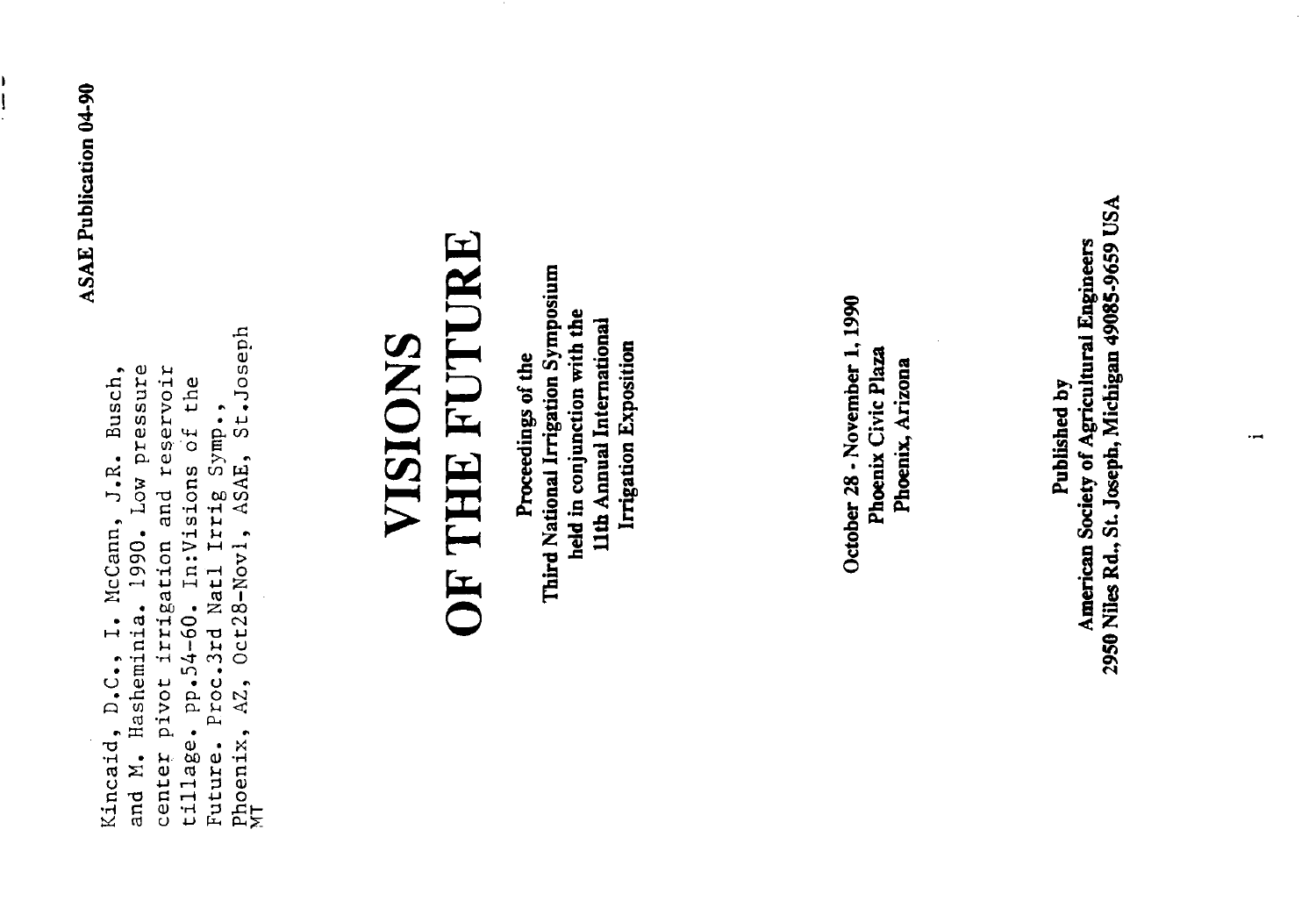|                                                                                                                                                                                                                                                                                                                                                                                                                                                                                                                                                                                                                                                                                                                                                                                                                                                                                                                                                                                                                                                                                                                                                                                                                        | Typical center pivot sprinkler types and application rates for a<br>计数据开始<br>design capacity of 10 mm/d.<br>Table 1.                                                                                                                                                                                                                                                                                                                                                                                                                                                                                                                                                                                                                                                                                                                                                                                                                                                                                                                           |            |
|------------------------------------------------------------------------------------------------------------------------------------------------------------------------------------------------------------------------------------------------------------------------------------------------------------------------------------------------------------------------------------------------------------------------------------------------------------------------------------------------------------------------------------------------------------------------------------------------------------------------------------------------------------------------------------------------------------------------------------------------------------------------------------------------------------------------------------------------------------------------------------------------------------------------------------------------------------------------------------------------------------------------------------------------------------------------------------------------------------------------------------------------------------------------------------------------------------------------|------------------------------------------------------------------------------------------------------------------------------------------------------------------------------------------------------------------------------------------------------------------------------------------------------------------------------------------------------------------------------------------------------------------------------------------------------------------------------------------------------------------------------------------------------------------------------------------------------------------------------------------------------------------------------------------------------------------------------------------------------------------------------------------------------------------------------------------------------------------------------------------------------------------------------------------------------------------------------------------------------------------------------------------------|------------|
|                                                                                                                                                                                                                                                                                                                                                                                                                                                                                                                                                                                                                                                                                                                                                                                                                                                                                                                                                                                                                                                                                                                                                                                                                        | Application<br>rate<br>Pattern<br>tist<br>Pressure<br>             <br>             <br>Sprinkler type                                                                                                                                                                                                                                                                                                                                                                                                                                                                                                                                                                                                                                                                                                                                                                                                                                                                                                                                         |            |
|                                                                                                                                                                                                                                                                                                                                                                                                                                                                                                                                                                                                                                                                                                                                                                                                                                                                                                                                                                                                                                                                                                                                                                                                                        | 计计算计算<br>2011年11月11日                                                                                                                                                                                                                                                                                                                                                                                                                                                                                                                                                                                                                                                                                                                                                                                                                                                                                                                                                                                                                           | 计数据计算机     |
| LOW PRESSURE CENTER PIVOT IRRIGATION AND RESERVOIR TILLAGE                                                                                                                                                                                                                                                                                                                                                                                                                                                                                                                                                                                                                                                                                                                                                                                                                                                                                                                                                                                                                                                                                                                                                             | mm/h<br>Ε<br>g<br>kPa                                                                                                                                                                                                                                                                                                                                                                                                                                                                                                                                                                                                                                                                                                                                                                                                                                                                                                                                                                                                                          |            |
| asheminia<br>H pi¦eN<br>John R. Busch<br>lan McCann <sup>a</sup>                                                                                                                                                                                                                                                                                                                                                                                                                                                                                                                                                                                                                                                                                                                                                                                                                                                                                                                                                                                                                                                                                                                                                       | వ్ల<br>ន<br>ន្ល<br>ୡ<br>8<br>8<br>414<br>$\overline{5}$<br>High pressure impact<br>Low pressure impact                                                                                                                                                                                                                                                                                                                                                                                                                                                                                                                                                                                                                                                                                                                                                                                                                                                                                                                                         |            |
| Member ASAE<br>Member ASAE<br>Dennis C. Kincald<br>Member ASAE                                                                                                                                                                                                                                                                                                                                                                                                                                                                                                                                                                                                                                                                                                                                                                                                                                                                                                                                                                                                                                                                                                                                                         | Ŕ<br>ន<br>å<br>g<br>ଅ<br>ଛ<br>38<br>$\frac{8}{2}$<br>Sprayboom<br>Spraydrop                                                                                                                                                                                                                                                                                                                                                                                                                                                                                                                                                                                                                                                                                                                                                                                                                                                                                                                                                                    |            |
| solls. Most<br>lateral is about 400 m, which evolved from standard field sizes in the western U.S. Application rates<br>Kincaid et al. (1986) and Kincaid et al. (1987) described low pressure application methods which are<br>shows a center pivot system with spraybooms and spray heads mounted about 2 m above ground.<br>length of<br>center pivot systems in the semi-arid areas are designed with gross capacities near the peak<br>seasonal evapotranspiration rate, or approximately 10 mm/d. The length of a typical center pivot<br>states<br>Figure 1<br>soils<br>tigh<br>In 1989 there were 4 million ha of cropland under center pivot irrigation in the 17 western<br>(Irrigation Journal 1990). The largest areas under center pivot are in the High Plains with<br>ranging from sands to clay loams, and the Pacific Northwest with predominately silt loam<br>are highest near the outer end of the lateral and are determined by the system capacity.<br>being widely used with center pivots. Table 1 lists these methods plus the conventional<br>Low pressure center pivots are becoming more widely used as energy costs escalate.<br>lateral, and the width of the water application pattern. | and hilled on 0.9 m (36 in) row spacing. Figure 3 shows the tilled furrow after several irrigations with<br>(Lyle and Dixon 1977; Longley and Halderson 1982; Aarstad and Miller 1973)] and has been used<br>storage capacity. Figure 2 shows a reservoir tillage machine (Dammer-Diker, manufactured by Ag.<br>Engineering and Development Co., Tri-Chles, WA <sup>*</sup> ) in operation after potatoes have been planted<br>(Longley (1984), Garvin, et al. (1986)] consists of a subsolier or ripper shank pulled at a depth of<br>about 0.3 m followed by a paddle wheel which penetrates to the depth of the shank, forming pits<br>with small dikes between the pits, thus increasing infitration rates and creating additional surface<br>for many years in irrigated and dryland agriculture. Reservoir tillage, a more recent development<br>Basin tillage is the practice of constructing dams or dikes in furrows to create surface storage<br>计目标<br>Ħ<br>n<br>H<br>$\mathbf{I}$<br>化体性性化体细胞性核核核核核核核核核核核核核<br>partial crop cover. | <br>  <br> |
| pressure sprinklers, and gives average application rates near the outer end of the lateral                                                                                                                                                                                                                                                                                                                                                                                                                                                                                                                                                                                                                                                                                                                                                                                                                                                                                                                                                                                                                                                                                                                             | The objective of this study was to compare runoff, yield, and soil water content using the reservoir<br>tilage method and conventional tillage (without subsolling or diking), on a variety of soils, slopes,<br>and crops.                                                                                                                                                                                                                                                                                                                                                                                                                                                                                                                                                                                                                                                                                                                                                                                                                    |            |
|                                                                                                                                                                                                                                                                                                                                                                                                                                                                                                                                                                                                                                                                                                                                                                                                                                                                                                                                                                                                                                                                                                                                                                                                                        | EXPERIMENTAL PROCEDURES                                                                                                                                                                                                                                                                                                                                                                                                                                                                                                                                                                                                                                                                                                                                                                                                                                                                                                                                                                                                                        |            |
| <b>Ballysia</b><br>$\frac{1}{2}$                                                                                                                                                                                                                                                                                                                                                                                                                                                                                                                                                                                                                                                                                                                                                                                                                                                                                                                                                                                                                                                                                                                                                                                       | and the Snake River Plain in southern Idaho. The systems had from 8 to 10 spans, and span lengths<br>nearly level to 12% slopes. The crops grown were potatoes, corn, beans and small grain. Several of<br>varied from 38 m to 50 m. The soils varied from sand to silt loams, and the topography varied from<br>Several commercial center pivot systems were selected in the Columbia River Basin in Washington<br>the systems had more than one type of sprinkler on different spans, designed to apply the same                                                                                                                                                                                                                                                                                                                                                                                                                                                                                                                             |            |
|                                                                                                                                                                                                                                                                                                                                                                                                                                                                                                                                                                                                                                                                                                                                                                                                                                                                                                                                                                                                                                                                                                                                                                                                                        |                                                                                                                                                                                                                                                                                                                                                                                                                                                                                                                                                                                                                                                                                                                                                                                                                                                                                                                                                                                                                                                |            |
| strategy for controlling runoff has typically been to apply smaller amounts of water per rotation of the<br>soil. The<br>pivot (by increasing the rotation speed) and to use illiage, surface residue, and crop covers to<br>The data in Table 1 show that it is usually not possible to design low pressure center pivots to<br>Fig. 1. Center-pivot irrigation system with low pressure sprayboom application system.<br>supply sufficient amounts of water to the soil without exceeding the infiltration rate of the<br>enhance infitration and surface storage.                                                                                                                                                                                                                                                                                                                                                                                                                                                                                                                                                                                                                                                   | <b>RATION</b>                                                                                                                                                                                                                                                                                                                                                                                                                                                                                                                                                                                                                                                                                                                                                                                                                                                                                                                                                                                                                                  |            |
|                                                                                                                                                                                                                                                                                                                                                                                                                                                                                                                                                                                                                                                                                                                                                                                                                                                                                                                                                                                                                                                                                                                                                                                                                        | Fig. 2. Reservoir tillage machine in operation after potatoes have been planted.                                                                                                                                                                                                                                                                                                                                                                                                                                                                                                                                                                                                                                                                                                                                                                                                                                                                                                                                                               |            |
| Agricultural Engineer, USDA-Agricultural Research Service, Kimberly, Idaho;<br>I. R. McCANN, Assistant Research Professor, Agricultural Engineering Dept. University of Idaho,<br>Aberdeen; J. R. BUSCH, Professor, Agricultural Engineering Dept. University of Idaho, Moscow; and<br>M. HASHEMINIA, graduate student, University of Idaho.<br>KINCAID,<br>$\ddot{\circ}$<br>ø                                                                                                                                                                                                                                                                                                                                                                                                                                                                                                                                                                                                                                                                                                                                                                                                                                        | Trade names and company names are included for the benefit of the reader and do not imply any<br>endorsement or preferential treatment of the product listed by the USDA or the University of Idaho.                                                                                                                                                                                                                                                                                                                                                                                                                                                                                                                                                                                                                                                                                                                                                                                                                                           |            |

 $\mathbf{z}$ 

 $\bar{\Omega}$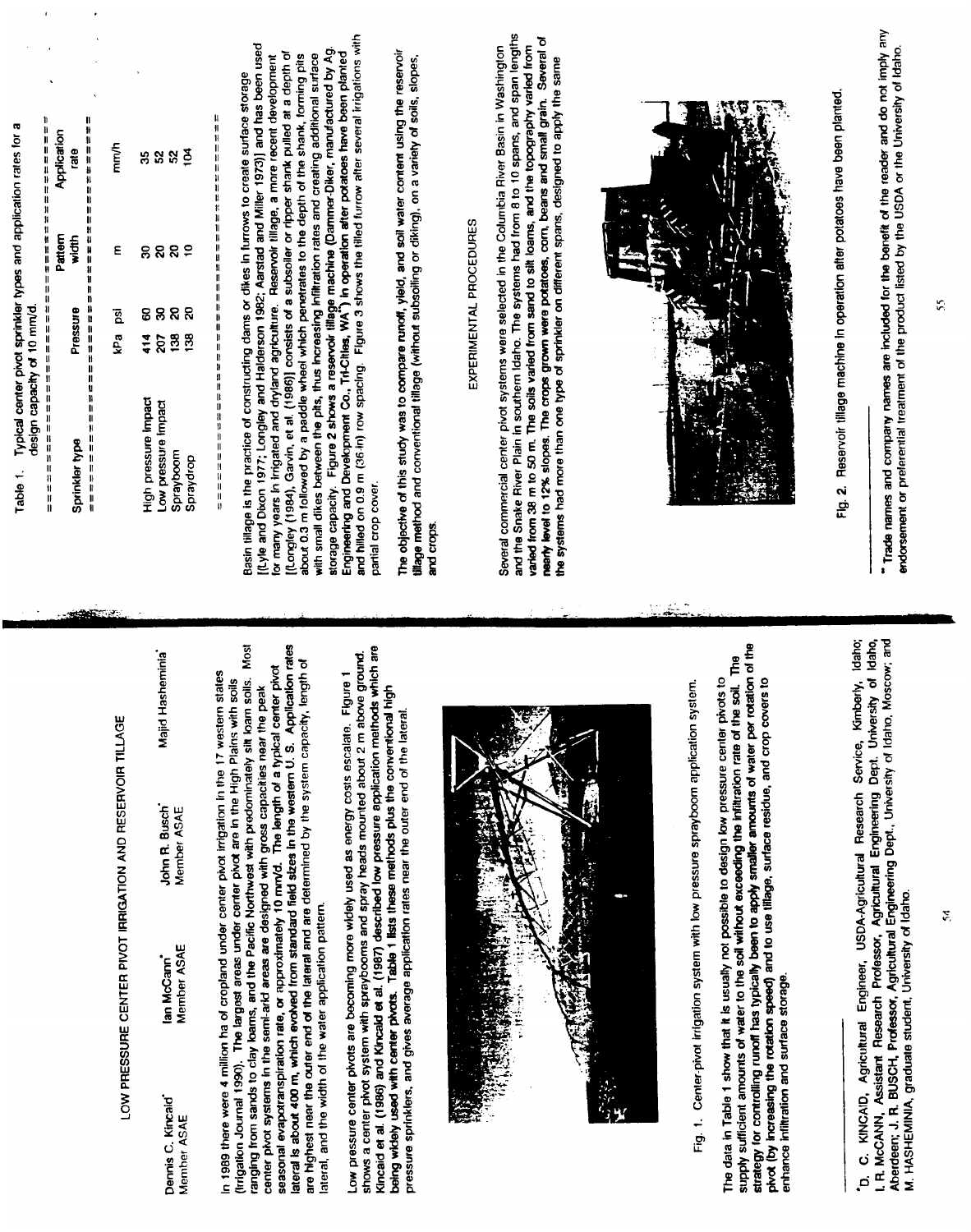

Fig. 3. Reservoir-tilled potatoes after several irrigations.

total water. Two linear traveling laterals were also used to simulate center pivots. The linear systems center-pivot system. Table 2 lists the systems, type of sprinklers, pressures, system capacities, solls, were designed to discharge approximately the same flow per unit length as the outer portions of a slopes and crops grown.

from about 5 m to 10 m depending upon the crop row spacing. The upslope ends of the plots were 30 mm) applied before tillage. The depth of tillage was 250-300 mm in most cases. Plot areas with uniform soil and slope were selected in the outer 2 to 4 spans where application rates were highest. from 10 m to 50 m depending upon the area of uniform soil and slope available. Plot width varied Plots were sized to fit within one span of a pivot to eliminate wheeltrack effects. Plot length varied Runoff plots were established in May or June at about 20 to 30% crop cover, and the tillage was done by the farmer or by research personnel. There were usually ore or two irrigations (20dammed to prevent surface runoff from upslope areas.

yield and quality were also measured. Additional details for individual systems are given by Garvin and Busch (1985), Kincaid et al. (1986), Nabil (1987), Kincaid et al. (1987), and Hasheminia (1990). Soil water, and water application and runoff were measured throughout the growing season; crop

### **RESULTS**

#### **Runoff**

was eliminated by the use of reservoir tillage. The difference in runoff produced by different sprinkler use. Table 2 gives percent runoff, crop yield, and average percent volume increase in soil water for reduction within each system due to reservoir tillage that is most important. In many cases, runoff portion of the season so runoff comparisons between systems are not meaningful. It is the runoff The primary purpose of reservoir tillage is to prevent runoff, and thus provide more water for crop reservoir as compared with conventional tillage. In some cases, runoff was measured for only a lypes was not significant in most cases, so the data were combined for purposes of comparing illage treatments.

|              | Table 2                                      | Center-pivot system, crop, soil, slope, runoff, yield and soil water from conventional and<br>reservoir tilled plots. |                 |                         |                 |                            |                                 |                             |                |                     |                                           | 一二尺                            | H |
|--------------|----------------------------------------------|-----------------------------------------------------------------------------------------------------------------------|-----------------|-------------------------|-----------------|----------------------------|---------------------------------|-----------------------------|----------------|---------------------|-------------------------------------------|--------------------------------|---|
|              |                                              | <b>BdS</b>                                                                                                            |                 |                         |                 |                            |                                 | Runoff                      |                | Yield               |                                           | Volumetric<br>soil water       |   |
| ≠            | System                                       | gdA                                                                                                                   | ędy<br>뚠        | mm/d<br><b>a</b>        | Crop            | ទី                         | Slope                           | $\overline{5}$<br>৵         | E<br>X         | g<br>$\overline{5}$ | tha<br>E                                  | <b>Increase</b><br>ð           |   |
| ĸ            |                                              |                                                                                                                       |                 | $\mathbf{I}$            |                 |                            |                                 |                             |                | 川川川                 |                                           | . ო                            |   |
| 93           | KUNAU                                        | 5                                                                                                                     | $rac{1}{40}$    | $\frac{2}{9}$           | ρLd             | ಕ                          | $\frac{1}{2}$<br>$\overline{8}$ | ڥ<br>$\overline{a}$         |                | 37.5                | 40.4<br>39.7                              | $\blacktriangleleft$ $\bowtie$ |   |
|              |                                              | <b>GD</b>                                                                                                             | 140             | 9.9                     | p <sub>TO</sub> | ದ                          | $\ddot{ }$                      | $\overline{z}$              | ల నైల          | $41.5$<br>$41.7$    | $\frac{9}{23}$                            | $\frac{2}{2}$                  |   |
|              |                                              |                                                                                                                       |                 |                         |                 |                            | $\mathbf{a}$                    | ន                           | $\overline{z}$ | 41.7                | 42.9                                      | o,<br>N N                      |   |
|              | UI103                                        | æ                                                                                                                     | 8               | $\frac{3}{2}$           | pro             | $\frac{4}{5}$              | ្ល                              | r                           |                | 38.8                | 48.7                                      | ₩                              |   |
|              | ð                                            | SD                                                                                                                    | 2               | 10.1                    | ρLd             | ్ట్                        |                                 | $\frac{8}{2}$               | $\circ$        | 65.5<br>49.4        | 66.9                                      | ా                              |   |
|              | ں<br>و                                       | SD <sub></sub>                                                                                                        | 140             | $\frac{1}{2}$           | ρLd             | $\boldsymbol{\mathcal{E}}$ |                                 | ဖ                           | ۰              |                     | 52.9                                      | $\frac{9}{10}$                 |   |
|              | <b>SRCLIN</b>                                | <b>SD&amp;SB</b>                                                                                                      | $\frac{8}{2}$   |                         | <b>BEAN</b>     | ಹ                          | <b>25504</b>                    |                             | ۰              | 3.07                | 3.01                                      | $\overline{c}$                 |   |
|              | <b>LARSON</b>                                | Ξ                                                                                                                     | $\frac{1}{2}$   | $\frac{5}{5}$           | <b>BEAN</b>     | ದ                          |                                 | œ                           | $\bullet$      | 2.06                | 1.75                                      | $\overline{0}$                 |   |
|              | <b>SM106</b>                                 | SB                                                                                                                    | <u>ទី</u>       | 10.3                    | M<br>Ro         | $\mathfrak{S}$             | 5.7                             | æ,                          | ທຕ             | $\frac{9}{11}$      | 10.3                                      | $\frac{4}{1}$                  |   |
|              | U1237                                        | 58                                                                                                                    | $\frac{8}{100}$ | ဒ္ဓ                     | CORN            | કૂ                         | 64                              | 혼                           |                | 9.9                 |                                           | $1.5$<br>2.4                   |   |
|              | U1235                                        | $\sum_{i=1}^{n}$                                                                                                      | 350             | $\overline{5}$          | <b>CORN</b>     | <b>SAL</b>                 | 5.0                             | c                           | ∊              | 7.6                 | $\bf{8.8}$                                |                                |   |
|              | <b>DC41</b>                                  | $\frac{8}{5}$                                                                                                         | $\overline{5}$  | 6.2                     | BARL            | ಕ                          | ្តី<br>សំសំ                     | с                           | ε.             | 8.5<br>5.2          | $\overline{\bullet}$                      | $\blacksquare$                 |   |
|              | <b>NVHVUS</b>                                |                                                                                                                       | 140             | $\frac{9}{2}$           | <b>HANN</b>     | ಹ                          |                                 | 8                           | ຶ              |                     | 62                                        | Е                              |   |
| 8            | KUNAU                                        | <b>SD&amp;SB</b>                                                                                                      | 140             | $\mathbf{S}^2$          | pro             | ದ                          | $\frac{15}{10}$                 |                             |                | 35.2                | ₩<br>Ő,                                   |                                |   |
|              | SRCLIN                                       | <b>SD&amp;SB</b>                                                                                                      | SQ              | $\overline{\textbf{c}}$ | <b>D1d</b>      | ದ                          | ះ                               |                             |                | 48.7                | $\frac{4}{5}$                             | 280                            |   |
|              | <b>UI216</b>                                 | 5B                                                                                                                    | $\overline{5}$  | 9.9                     | pro             | న్                         | $\ddot{ }$                      | ₹                           | $\circ$        | 47.3                | 49.8                                      | $\mathbf{S}$                   |   |
|              |                                              |                                                                                                                       |                 |                         |                 |                            | $\ddot{a}$                      | $\boldsymbol{3}$            |                | 47.8                | 52.3                                      | $\overline{2}$                 |   |
|              | EOF64                                        | SO <sub>1</sub>                                                                                                       | $\overline{5}$  | $\overline{10,1}$       | ptd             | న్                         | 100                             | တ                           | <b>0000</b>    | 74.0                | 581                                       | 20                             |   |
|              |                                              |                                                                                                                       |                 |                         |                 |                            |                                 | ଧ୍ୟ                         |                | 69.3                | 73.4                                      | $\overline{0.8}$               |   |
|              | <b>ABLIN</b>                                 | <b>88</b>                                                                                                             | ξ               | æ                       | pld             | ಹ                          | 2.50                            | $\circ \circ \circ$         | $\circ$        | 27.8                | 28.7                                      | $\mathbf{C}$                   |   |
|              | <b>SM106</b>                                 |                                                                                                                       | 8               | $\frac{3}{2}$           | CORN            | న్                         |                                 |                             | $\circ$        | 117                 | 12.1                                      | $\mathbf c$                    |   |
|              |                                              |                                                                                                                       |                 |                         |                 |                            |                                 |                             | e              | $\frac{4}{11}$      | 12.1                                      | $\ddot{5}$                     |   |
|              | UIZ37                                        | 59                                                                                                                    | 8               | 93                      | CORN            | వ్                         | $\ddot{ }$<br>$\ddot{•}$        | $\alpha$ $\tilde{a}$        | $\circ$        | 11.7<br>12.1        | $\frac{1}{2}$ $\frac{1}{2}$ $\frac{1}{2}$ | $\mathbf{c}$                   |   |
|              | GLEN                                         | <b>IM&amp;SB</b>                                                                                                      | 100             | 78                      | <b>BEAN</b>     | ದ                          | $\frac{1}{4}$                   |                             | စဓ             | $\frac{2}{3}$<br>N  |                                           | $\frac{2}{2}$                  |   |
|              |                                              |                                                                                                                       |                 |                         |                 |                            |                                 |                             |                |                     |                                           |                                |   |
| ь            | KUNAU                                        | <b>SD&amp;SB</b>                                                                                                      | $\frac{1}{2}$   | $\frac{2}{9}$           | <b>D1d</b>      | ವ ವ ವ ವ ವ                  | ៓                               | ပ္                          | ໙ ໙            | 26.7                | 36.3                                      | ్ల                             |   |
|              | SRCLIN                                       | <b>SD&amp;SB</b>                                                                                                      | $\frac{6}{2}$   | $\blacksquare$          | ρLd             |                            | ះ                               |                             |                | 28.3                | 29.4                                      | 33                             |   |
|              | RIRIE                                        | 58                                                                                                                    | 140             | $\overline{9}$          | <b>PIO</b>      |                            | $\frac{8}{3}$                   | c                           | с              | 40.9                | 38.8                                      | $\overline{z}$                 |   |
|              | HAMER                                        | ≧                                                                                                                     | 345             | $\overline{0}$          |                 |                            | $\frac{9}{2}$ 5                 | с                           | с              | $44.2$<br>3.1       | 45.5<br>3.19                              | $\overline{c}$                 |   |
|              | SRCLIN                                       | <b>SD&amp;SB</b>                                                                                                      | 140             | $\mathbf{a}$            | <b>BEAN</b>     |                            |                                 |                             | $\circ$        |                     |                                           | $\overline{0.8}$               |   |
| 8            | KUNAU                                        | 50&SB                                                                                                                 | $\frac{9}{40}$  | $\frac{2}{9}$           | pto             | ಹ                          |                                 | 25                          | ē              |                     |                                           |                                |   |
|              | SRCLIN                                       |                                                                                                                       | $\frac{1}{40}$  | $\mathbf{G}$            | pro             | ಹ                          |                                 | S <sup>o</sup>              | $\bullet$      |                     |                                           |                                |   |
|              | SRCLIN                                       | <b>SD&amp;SB</b><br>SD&SB                                                                                             | $\frac{1}{40}$  | to.                     | <b>HAIM</b>     | ಹ                          | 0000                            | Ξ                           | c              | 5<br>821<br>82      | 39.5<br>25.6<br>7.9                       | $300 - 50$                     |   |
|              |                                              |                                                                                                                       |                 |                         |                 |                            |                                 |                             |                |                     |                                           |                                |   |
| 5            | KUNAU                                        | <b>SD&amp;SB</b>                                                                                                      | $\frac{1}{40}$  | $\frac{2}{9}$           | pro             | ದ ದ ದ                      | 000<br>000                      |                             |                | 32.1                | 62.1                                      | $\frac{1}{2}$                  |   |
|              | SRCLIN                                       | <b>SD&amp;SB</b>                                                                                                      | $\overline{a}$  | $\bullet$               | pro             |                            |                                 | $\frac{4}{5}$ $\frac{1}{5}$ | $\circ$        |                     | 35.2<br>9.3                               | ၀ ၀<br>ဂ <b>၁</b>              |   |
| $\mathbf{u}$ | <b>SRCLIN</b><br>相<br>相<br>$\mathbf{I}$<br>n | <b>SD&amp;SB</b><br>n<br>$\left\vert \right\vert$                                                                     | $\frac{3}{2}$   | $\bullet$               | <b>HANN</b>     |                            |                                 |                             |                | 3 <sup>o</sup>      |                                           |                                |   |
|              | <b>NDEX</b>                                  |                                                                                                                       |                 |                         |                 |                            |                                 |                             |                |                     |                                           |                                |   |
|              |                                              |                                                                                                                       |                 |                         |                 |                            |                                 |                             |                |                     |                                           |                                |   |
| င္တ          |                                              | Spray drop                                                                                                            |                 | 뉸                       |                 |                            | Reservoir tillage               |                             |                |                     |                                           |                                |   |
| <b>98</b>    |                                              | Spray boom                                                                                                            |                 | $\mathfrak{a}$          |                 | <b>Linear system</b>       |                                 |                             |                |                     |                                           |                                |   |
|              |                                              | Top spray                                                                                                             |                 | c                       |                 |                            | Not measured                    |                             |                |                     |                                           |                                |   |
| ≥ε           |                                              | Impact sprinkler<br>Si⊭ loom                                                                                          |                 | <b>HWIN</b><br>pro      |                 | Winter wheat<br>Potato     |                                 |                             |                |                     |                                           |                                |   |

|   |  |  | Reservoir tillage<br>Linar system<br>Mot measured<br>Minter wheat<br>Winter wheat<br>Barley<br>System capacity<br>System capacity |                                                                                                    |
|---|--|--|-----------------------------------------------------------------------------------------------------------------------------------|----------------------------------------------------------------------------------------------------|
| E |  |  | ch Mar<br>Examenta<br>Examenta                                                                                                    |                                                                                                    |
|   |  |  |                                                                                                                                   | Spray drop<br>Spray boom<br>Top spray<br>Thpad sprinkler<br>Sandy Ioam<br>Sandy Ioam<br>Sandy Ioam |
|   |  |  | ឩឩ <b>ឩ</b> ≥≈≈≆≌                                                                                                                 |                                                                                                    |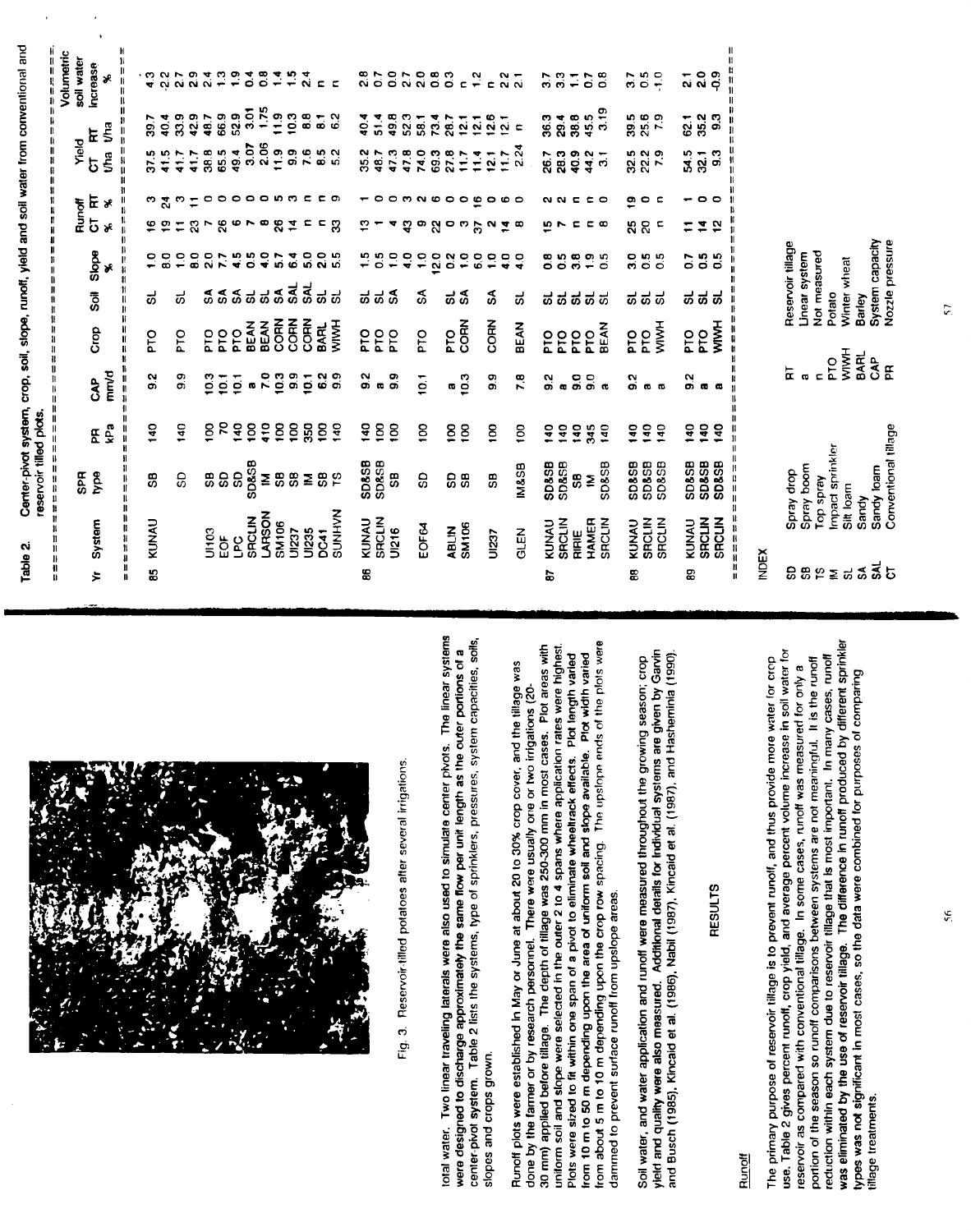soils as on silt loams. Therefore, runoff for all soils was averaged for each crop in Table 3. Runoff reservoir tillage (RT). Beans, with closer row spacing (and more reservoirs per unit area) had less<br>runoff. Only two grain fields had measured runoff. The sandy solls exhibited some surface sealing and, as a result, runoff was as high on the sandy for potatoes and corn averaged about 15% with conventional tillage (CT) and less than 5% with

|                                                          |                         |                        |                          | 45.1       | $\frac{3}{2}$ | 2.65          | 7.88  |
|----------------------------------------------------------|-------------------------|------------------------|--------------------------|------------|---------------|---------------|-------|
|                                                          |                         | Yield, tha<br>CT<br>CT |                          | ្នុ        | 127           | 2.74          | 7.73  |
|                                                          |                         | $\frac{1}{2}$          |                          | $13.9$ 3.7 | ္ဘ            | $\bullet$     | 4.5   |
| Average percent runoff and<br>yield for different crops. | Runoff %                | 5                      |                          |            | 16.0          | 7.8           | ន្ល   |
| Table 3.                                                 | 化比林林林化化化 化性性性性性性性 化化合物化 | CROP                   | 化拉利比比比 机机械机械机构机械机构机构机构机构 | <b>PLO</b> |               | CORN<br>BEANS | GRAIN |
|                                                          |                         |                        |                          |            |               |               |       |

generally remained intact and nearly eliminated runoff. On the steeper slopes, where dike fallure was<br>more common, reservoir tillage considerably reduced runoff. When runoff began on the steeper Runoff is averaged for three ranges of slope in Table 4. On slopes less than 5%, the reservoir dikes slopes there was a tendency to erode a deep channel to the subsoiler depth.

新社科技和科技科技和科技科技科技科技科技科技

| able 4. Average percent runoff and soil water for | 化特拉拉拉拉拉拉拉拉拉加加拉拉加拉拉拉拉加拉拉拉拉拉拉拉拉拉拉<br>计自由自由程序 计自由自由存储器 医精神性血清性性血清血清 计数据<br>Soil water increase<br>% by vol (FIT-CT) | $\ddot{ }$<br>្លុ<br>$\vec{r}$ |
|---------------------------------------------------|------------------------------------------------------------------------------------------------------------------|--------------------------------|
|                                                   | Runoff %<br>E                                                                                                    | o                              |
|                                                   | $\overline{5}$                                                                                                   | ۴<br>25<br>ຶ                   |
| three slope ranges.                               | fields<br>ş                                                                                                      | ä<br>œ<br>œ                    |
|                                                   | <b>Ricerd</b><br>slope                                                                                           | X<br>Ļ<br>Ī                    |

### Soil Water

season was usually highest in the lower quarter, indicating surface movement. These measurements<br>showed that in most cases, soil water distribution was more uniform in the reservoir tilled plots than runoff (Table 2). The average difference in measured soil water for the June-August period is given. water was measured in the upslope and downslope quarters of the plots so that within-plot surface Soil water was usually higher in reservoir-tilled plots than in the conventional plots due to reduced Although the average differences were small, they were consistent (Table 4). In some cases, soil water movement could be evaluated. Soil water in the conventional plots in the latter part of the in the conventional plots.

## Crop Yield and Quality

increased an average of 15% and average percent number one tubers was increased from 63% for runoff from the check plots. Where runoff from conventionally-tilled plots was less than 10%, there The effect of reservoir tillage on crop yield was variable depending on the crop and the amount of was usually little affect on yield. Over the five year period on the Kunau farm potato yields were conventional plots to 65% for reservoir-tilled plots.

can be done after flat planting grain to reduce runoff. However, better results were obtained when<br>the grain was planted using 150 mm (6 in) row spacing on ridged soil [0.9 m (36-in) ridge spacing] Grain is usually planted into a flat soil surface and can produce significant runoff. Reservoir iliage germination. Stand counts were reduced by reservoir tillage, but final yields were not significantly Ridges between the dikes similar to the row crops directed any surface water into the reservoirs. The tillage operation can reduce the plant stand, but this effect is minimized by tilling prior to different.

Although runoff was eliminated, yields were slightly reduced, indicating possible plant damage due to Beans were planted in 560 mm (22-in) rows and were tilled when there was about 30% plant cover. illage. Narrow-spaced row crops such as beans and sugar beets should be reservoir tilled shortly after planting to prevent plant damage.

cultivation. The increased surface roughness can cause a problem for harvesting some crops. The Reservoir tillage should be the last field operation before harvest. Herbicide can be sprayed behind the tillage implement. Where mechanical weed control is used the tillage can be done after the last use of dual wheels reduces the effective roughness, and a furrow smoothing device can be pulled ahead of the wheels.

### Sprinkler Type

his are the lower application rates as compared to sprayheads on drops, and small drop sizes which In most of these tests, the sprinkler type did not have a significant effect on crop yield, but there was a consistent tendency toward lower runoff under the sprayboom systems. The two main reasons for inflitration rates and effective surface storage tended to remain higher through the season with<br>spraybooms. Further research is being conducted on inflitration rates and surface storage. have less erosive effect on the soil as compared to low pressure impact sprinklers. Thus, the

# SUMMARY AND CONCLUSIONS

Reservoir tillage was compared to conventional tillage as a means of controlling nunoff under centerpivot irrigation. In most cases, soil water content was higher in the reservoir tilled plots later in the Yields were usually slightly higher with reservoir tillage, and potato quality was improved. Some washout of the reservoirs occurred on the steeper slopes or when heavy rains occurred. Reservoir tillage prevented most runoff, which was as high as 43% on convertional tilled plots. Reservoir tillage is an effective method of controlling runoff and allows the use of low pressure center-pivot systems on medium textured soils and variable topography. season.

## **REFERENCES**

Aarstad, J. S. and D. E. Willer. 1973. Soil management to reduce runoff under center-pivot sprinkler systems. Journal of Soil and Water Conservation. 28(4):171-173.

Garvin, P. C. and J. R. Busch, 1985. Basin or reservoir tillage for runoff control in low pressure trigated areas. Final report to Department of Energy, BPA, Dec. 1985.

Garvin, P. C., J. R. Busch and D. C. Kincaid. 1986. Reservoir tillage for reducing runoff and<br>increasing production under sprinkler irrigation. ASAE Paper No. 86-2093, St. Joseph, MI.

Hasheminia, Majid. 1990. Evaluation of reservoir tillage for controlling runoff under low pressure<br>center pivot irrigation. M.S. Thesis, Department of Agricultural Engineering, University of Idaho, Moscow.

ę,